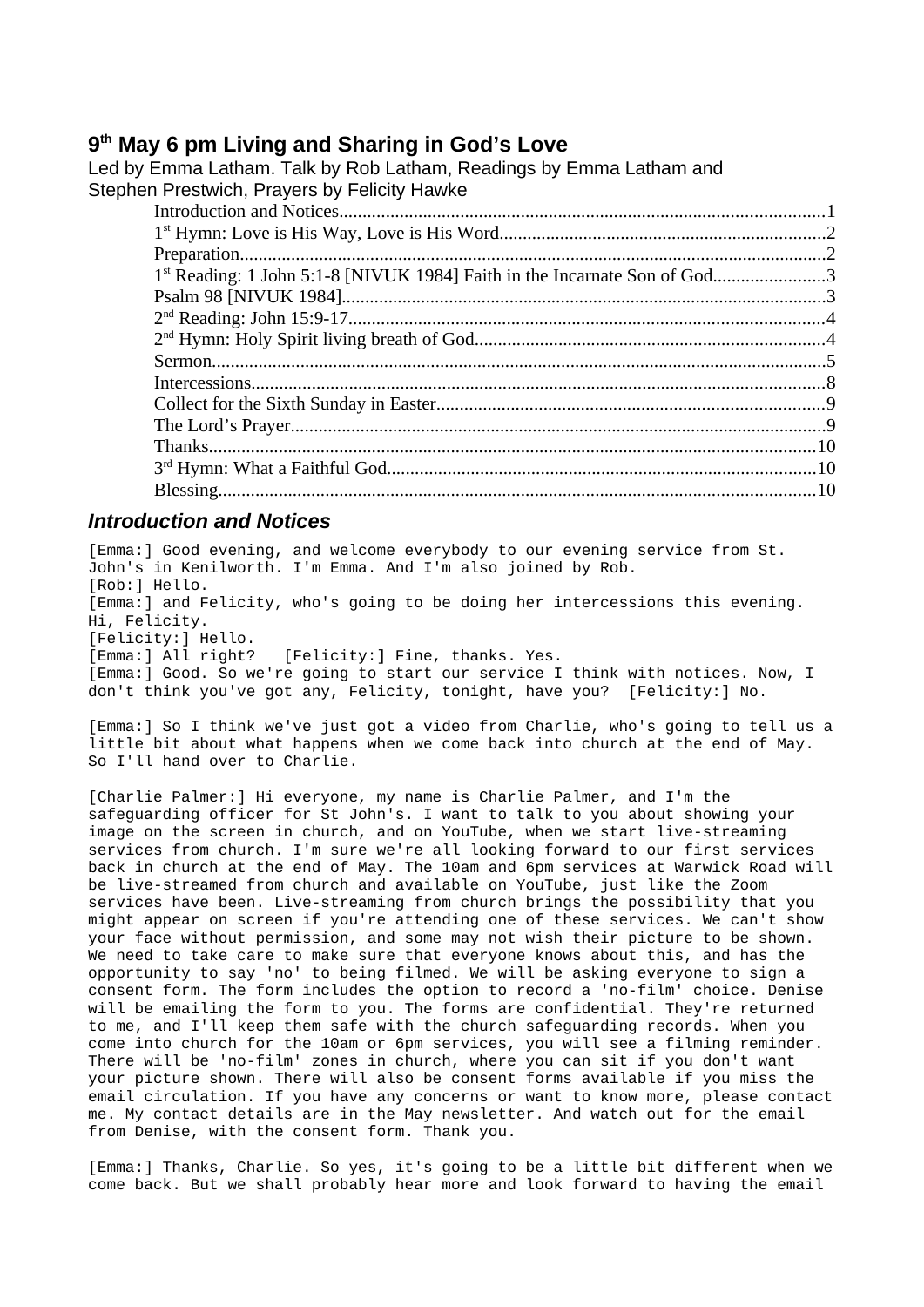from Denise. So we're going to start our service this evening with our first hymn which is *Love is His Way, Love is His Word*.

# <span id="page-1-0"></span>*1 st Hymn: Love is His Way, Love is His Word*

1. Love is His word, love is His way, Feasting with men, fasting alone, Living and dying, rising again, Love, only love, is His way.

#### *Chorus:*

Richer than gold is the love of my Lord: Better than splendour and wealth.

- 2. Love is His news, love is His name, We are His own, chosen and called, Family, brethren, cousins and kin. Love, only love, is His name.
- *Chorus*

# <span id="page-1-1"></span>*Preparation*

[Emma:]

The light and peace of Jesus Christ be with you

#### *All* **and also with you.**

The glory of the Lord has risen upon us.

#### *All* **Let us rejoice and sing God's praise for ever.**

We have come together in the name of Christ to offer our praise and thanksgiving, to hear and receive God's holy word, to pray for the needs of the world, and to seek the forgiveness of our sins, that by the power of the Holy Spirit we may give ourselves to the service of God.

#### *Confession*

So now as we prepare for our confession, let's just take a moment to think about anything that we've maybe said or done that we've regretted over this last week and let's just bring it to the Lord now in quiet.

Jesus says, 'Repent, for the kingdom of heaven is close at hand.' So let us turn away from our sin and turn to Christ, confessing our sins in penitence and faith.

*All* **Most merciful God, Father of our Lord Jesus Christ, we confess that we have sinned in thought, word and deed. We have not loved you with our whole heart. We have not loved our neighbours as ourselves. In your mercy, forgive what we have been, help us to amend what we are, and direct what we shall be; that we may do justly, love mercy, and walk humbly with you, our God. Amen.**

3. Love is His name, love is His law. Hear His command, all who are His: "Love one another, I have loved you." Love, only love, is His law.

#### *Chorus*

4. Love is His law, love is His word: Love of the Lord, Father and Word, Love of the Spirit, God ever one. Love, only love, is His word.

*Chorus*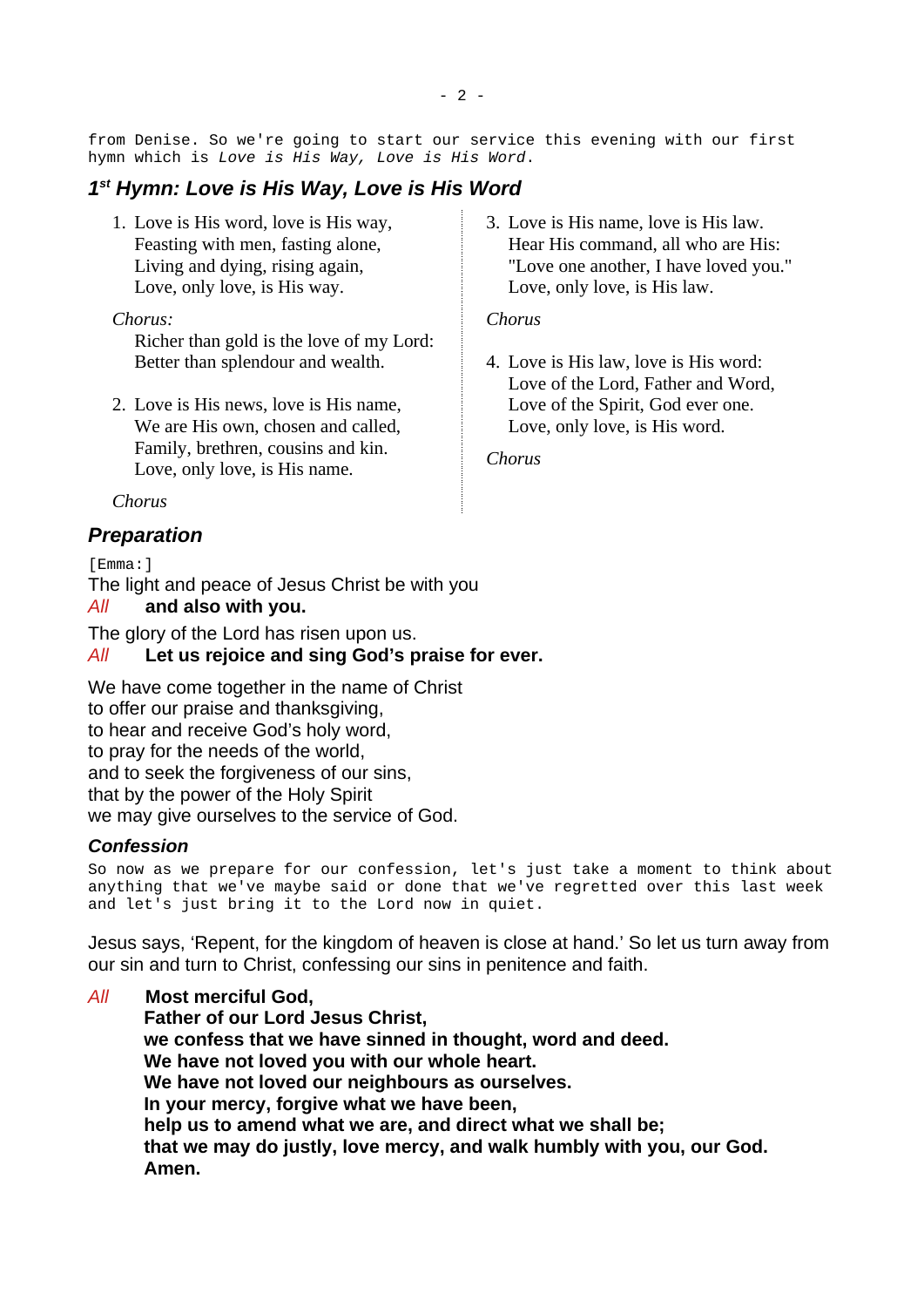# *Absolution*

And so having given our things we've done wrong and our repentance before the Lord, [...]

May the God of love and power forgive us and free us from our sins. heal and strengthen us by his Spirit, and raise us to new life in Christ our Lord.

### *All* **Amen.**

### *Prayer of thanksgiving*

Blessed are you, sovereign God, our light and our salvation; to you be glory and praise for ever. You led your people to freedom by a pillar of cloud by day and a pillar of fire by night. May we who walk in the light of your presence acclaim your Christ, rising victorious, as he banishes all darkness from our hearts and minds. Blessed be God, Father, Son and Holy Spirit:

# *All* **Blessed be God for ever.**

# *Opening prayer*

The day is almost over, and the evening has come; let us pray with one heart and mind.

### *Silence is kept.*

As our evening prayer rises before you, O God, so may your Spirit come down upon us to set us free to sing your praise for ever and ever.

### *All* **Amen***.*

# <span id="page-2-1"></span>*1 st Reading: 1 John 5:1-8 [NIVUK 1984] Faith in the Incarnate Son of God*

1 Everyone who believes that Jesus is the Christ is born of God, and everyone who loves the father loves his child as well. 2 This is how we know that we love the children of God: by loving God and carrying out his commands. 3 In fact, this is love for God: to keep his commands. And his commands are not burdensome, 4 for everyone born of God overcomes the world. This is the victory that has overcome the world, even our faith. 5 Who is it that overcomes the world? Only the one who believes that Jesus is the Son of God.

6 This is the one who came by water and blood—Jesus Christ. He did not come by water only, but by water and blood. And it is the Spirit who testifies, because the Spirit is the truth. 7 For there are three that testify:  $8$  The Spirit, the water and the blood; and the three are in agreement.

# This is the Word of the Lord **Thanks be to God**

# <span id="page-2-0"></span>*Psalm 98 [NIVUK 1984]*

- 
- 
- 1 Sing to the LORD a new song,  $\bullet$  for he has done marvellous things;
	- his right hand and his holy arm  $\bullet$  have worked salvation for him.
- 2 The LORD has made his salvation known  $\bullet$  and revealed his righteousness to the nations.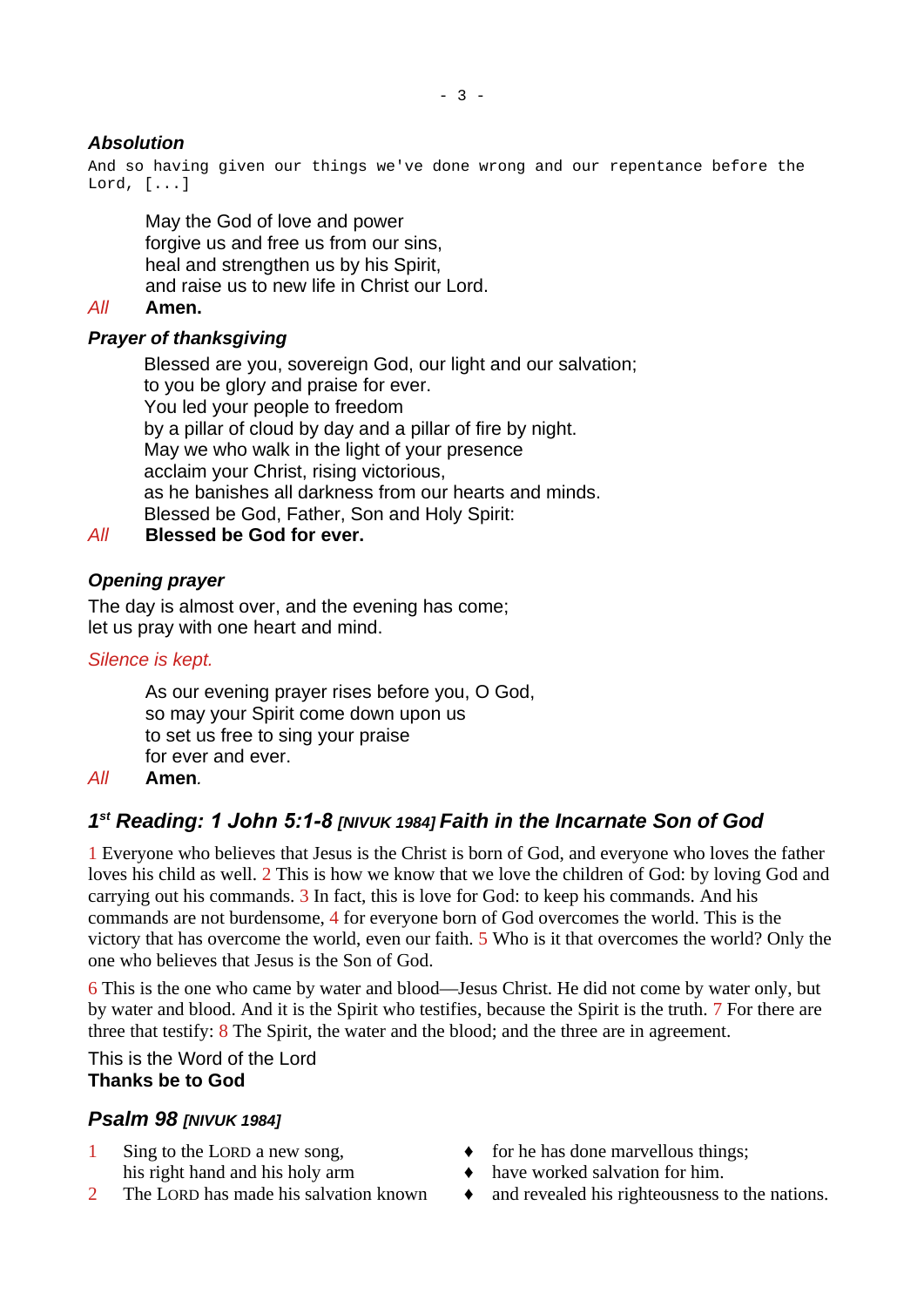- 4 -

- $3$  He has remembered his love  $\rightarrow$  and his faithfulness to Israel; all the ends of the earth have seen  $\rightarrow$  the salvation of our God.
- 4 Shout for joy to the LORD, all the earth,  $\rightarrow$  burst into jubilant song with music;
- 5 make music to the LORD with the harp,  $\bullet$  with the harp and the sound of singing,
- 6 with trumpets and the blast of the ram's horn  $\rightarrow$  shout for joy before the LORD, the King.
- 7 Let the sea resound, and everything in it,  $\bullet$  the world, and all who live in it.
- 
- 9 let them sing before the LORD,  $\bullet$  for he comes to judge the earth. He will judge the world in righteousness  $\rightarrow$  and the peoples with equity.
- 
- 
- 
- 
- 
- 
- 8 Let the rivers clap their hands,  $\rightarrow$  let the mountains sing together for joy;
	-
	-

Glory to the Father and to the Son and to the Holy Spirit; as it was in the beginning is now and shall be for ever. **Amen.**

# <span id="page-3-1"></span>*2 nd Reading: John 15:9-17*

9 'As the Father has loved me, so have I loved you. Now remain in my love. 10 If you keep my commands, you will remain in my love, just as I have kept my Father's commands and remain in his love. 11 I have told you this so that my joy may be in you and that your joy may be complete. 12 My command is this: love each other as I have loved you. 13 Greater love has no one than this: to lay down one's life for one's friends. 14 You are my friends if you do what I command. 15 I no longer call you servants, because a servant does not know his master's business. Instead, I have called you friends, for everything that I learned from my Father I have made known to you. 16 You did not choose me, but I chose you and appointed you so that you might go and bear fruit – fruit that will last – and so that whatever you ask in my name the Father will give you. 17 This is my command: love each other.'

This is the Word of the Lord **Thanks be to God**

# <span id="page-3-0"></span>*2 nd Hymn: Holy Spirit living breath of God*

- 1. Holy Spirit, living Breath of God, Breathe new life into my willing soul. Bring the presence of the risen Lord To renew my heart and make me whole. Cause Your Word to come alive in me; Give me faith for what I cannot see; Give me passion for Your purity. Holy Spirit, breathe new life in me.
- 2. Holy Spirit, come abide within; May Your joy be seen in all I do - Love enough to cover every sin In each thought and deed and attitude, Kindness to the greatest and the least, Gentleness that sows the path of peace. Turn my striving into works of grace. Breath of God, show Christ in all I do.
- 3. Holy Spirit, from creation's birth, Giving life to all that God has made, Show your power once again on earth; Cause Your church to hunger for Your ways. Let the fragrance of our prayers arise. Lead us on the road of sacrifice That in unity the face of Christ Will be clear for all the world to see.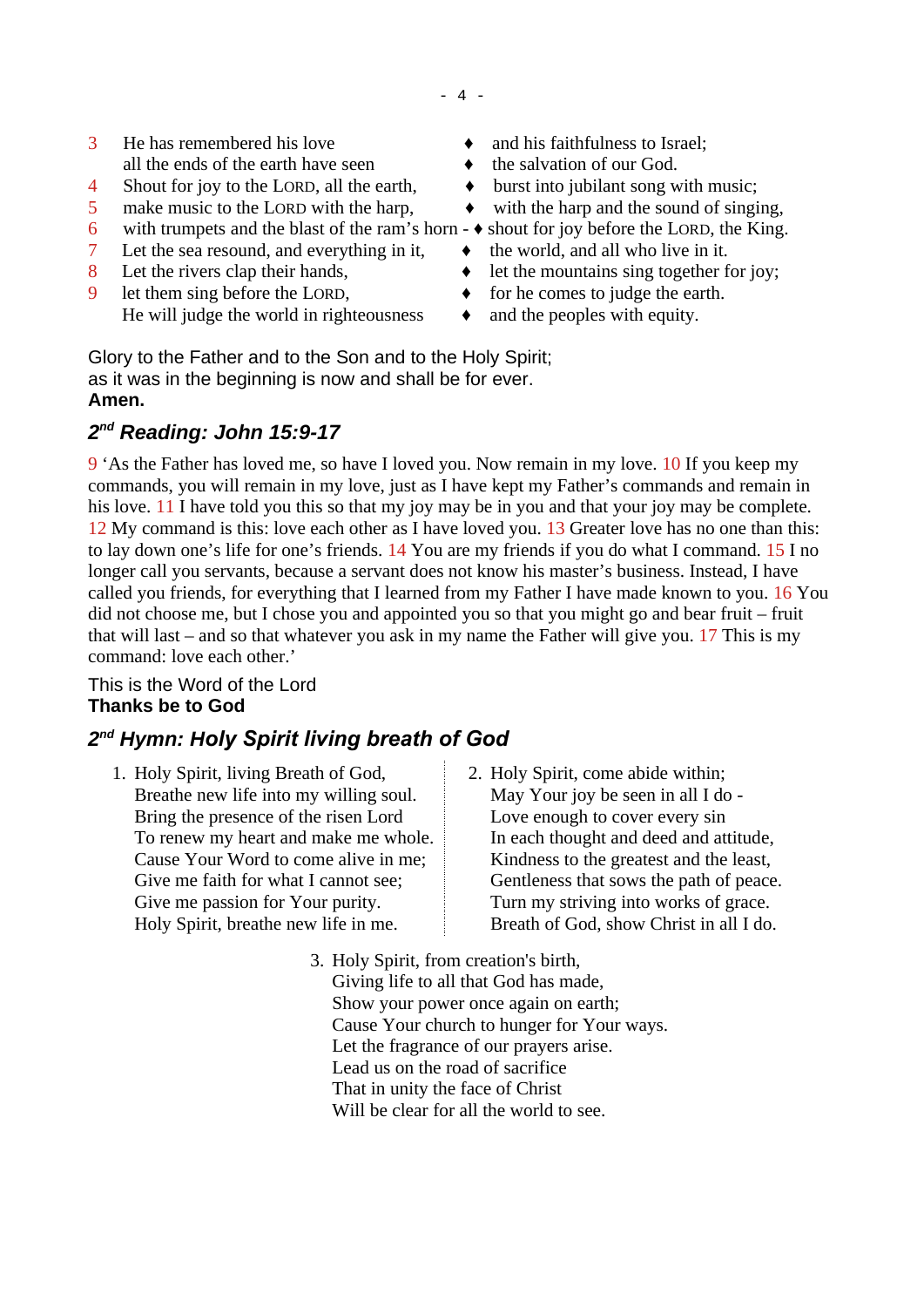#### <span id="page-4-0"></span>*Sermon*

[Rob:]

So, good evening again and let us pray.

Father, may I speak in the name of God, who is Father, Son and Holy Spirit. Amen.

I had an interesting challenge today, because I am preaching for the second time. This morning I was at Meriden church, St. Lawrence, and I was taking the service there and of course I preached using what I thought would be the same readings. However, there was one small difference between what we used at Meriden this morning and what we've used this evening. And that is, technically, we are supposed to use, during the season of Easter, the readings from the Acts of the Apostles as our prime epistle, rather than the one we've used this evening, from the first letter of John. It doesn't matter greatly, but I have to say that this morning's sermon was primarily sort of leading off from what I read in the Acts of the Apostles. And so trying to switch my thoughts back to the first letter of John, chapter five, and to the gospel was probably [not] the easiest of things. I mean I faced a number of tricky things which I hope I've overcome, you'll have to judge that for yourselves.

The first is that, in some senses, the first reading, we could take the gospel as kind of taking us back to Passiontide: those famous words of Jesus that noone has love greater than this, that he lay down his life for his friends, immediately take us back to Jesus and His sacrifice on the Cross, and you don't have to take my word for it because that's the opinion of the congregation at Meriden this morning as well.

But in the Easter season, I can sometimes think that we actually get too much hung up with painting pictures around the Cross, and maybe thinking about our salvation when we should be more clearly proclaiming the Resurrection, because it is the Easter season, and in the Easter season we cry, "Hallelujah! Christ is risen!" "He is risen indeed. Hallelujah!" And that should be our principal focus. But it does lead me to question, though, why is it that we have to have these Acts of the Apostles readings? It's been lovely, of course, though they've now come to the end, to follow Andrew and Michelle and Denise on Wednesday, as they've shared and unpacked the whole of the Acts of the Apostles for us in successive weeks. But the reason why we have them as Easter readings, I think is very simple. And I'm sure this was mentioned in the Bible study programmes that we've had. And that is simply that Acts of the Apostles is not just the story of the early church, it can also be seen as the work of the Holy Spirit in the lives of the believers as the church is built, but it also it gives us a very clear picture of what the Resurrection life that is to be lived by us believers, what it actually contains, and that actually it's full of examples of people filled with the Spirit, who are living very clearly the Resurrection life of Jesus, right there in the midst of the people which they are connecting with. And therefore, it's very clear evidence, beyond the empty tomb, beyond the appearances of Jesus, it's very clear evidence that the Resurrection is real, that Jesus is alive, because His people clearly behave in a manner that they would not, if it were not true. And for that reason, the Acts of the Apostles is one of my favourite books in the Bible, because it has this constancy: an inspiration for us all to live a life that reflects the life of Jesus.

So, in a sense, I'd like, with that background, to turn briefly to the gospel again, and to 1 John 5, and actually view it, not as though we were thinking about the readings in the light of the Cross, and Jesus laying down His life, but perhaps rather more of what the implications are, if we are Christians like the people, like the apostles in the Acts of the Apostles, actually seeking to live out the life of Jesus here and now today.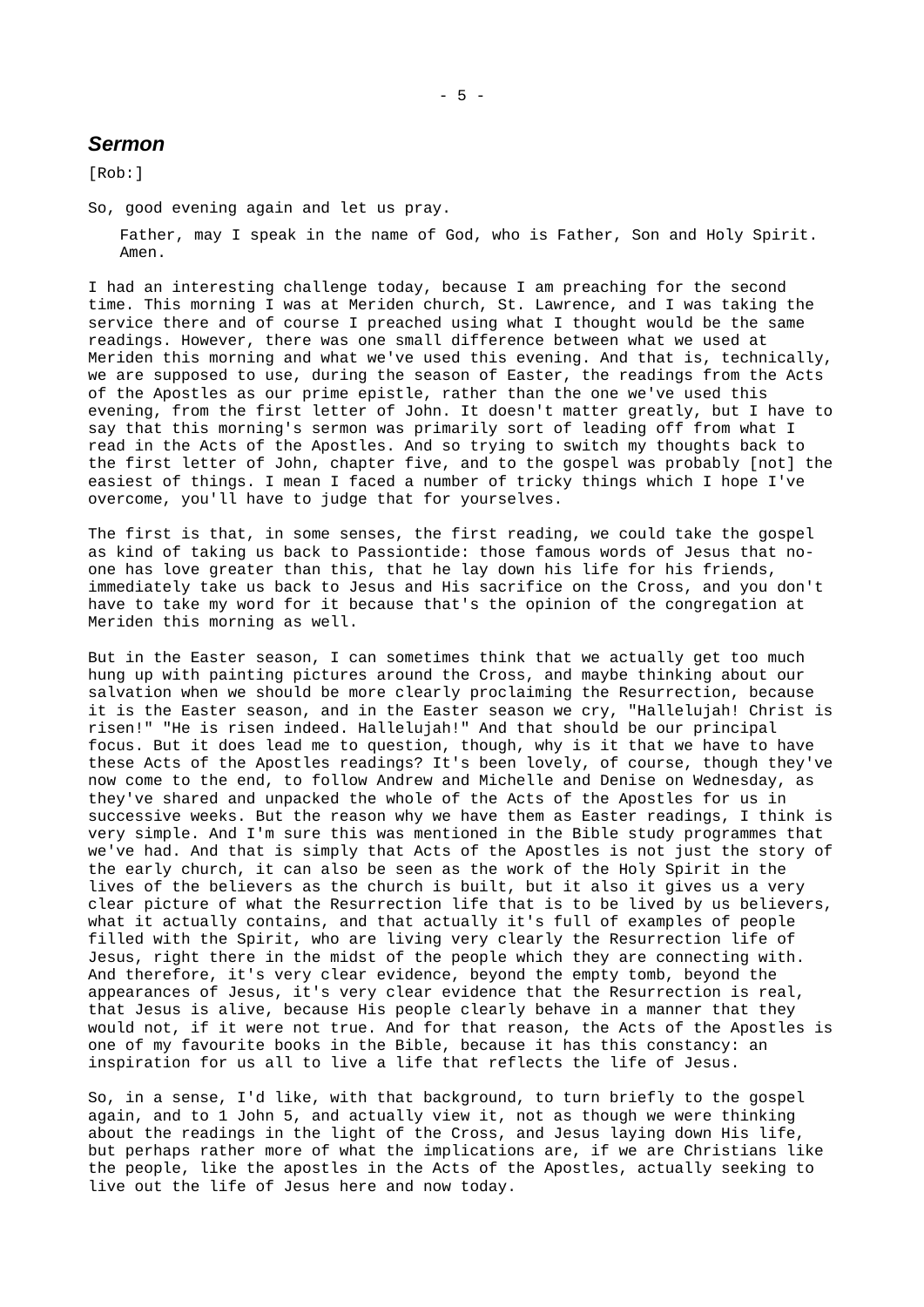Well we can't go very far, can we, in the gospel, without really anchoring it in what one of the verses I've already spoken about. The key passage is clearly those verses $1$  which says this:

12 "This is my commandment, that you love one another as I have loved you. 13 No one has greater love than this, to lay down one's life for one's friends.

I think it's very important to realise that the context, the immediate context of these words is the teaching that Jesus gives when he says that His Father is the gardener, and He is the vinedresser. And that He is the Living vine, and that, to abide in God, and to live our Christian life, we must abide in Him, so that in His love and tender care, He can ensure that we will live lives as fruitful as it possibly could be. That means not only subjecting ourselves to the pruning that comes when the dead issues and the lifeless parts of us have to be pruned away, but also to that pruning when we think we're abounding in goodness and abounding in rewards and blessings from the Lord, and actually even some of that is cut away, because Jesus says it's about us bearing even more fruit.

I remember once in a service a long while ago, preaching with my father present. And I turned to him and asked for him to corroborate something that I was saying. It was about pruning. And I said to my dad, "Isn't it true that actually if you prune plants, roses, whatever they might be, you do it as hard as you possibly can?" thinking that my dad would say, "Oh, yes, that's fine." Well he's much more of a gardener than I am, and his response was, "Well, it depends what you're pruning." Well, in this instance, of course, we're talking about us being pruned, as part of our continual life with Jesus, and in the kingdom of God.

You see, it's very easy to turn the biblical passages into lovey-dovey examples of how we can trust and believe in the God of love, who comes and loves us exactly as we are. And that is entirely true. I'm not saying it's wrong, but it's not sufficient, I believe, just to leave it there. Yes, of course, God loves us as we are. That's the reason why He has reached out to us, and He seeks to bless us. But you see, there is also those telling words which I've heard from a guy called Bob Mumford – you may have heard me mentioning it before – but I believe also I've been spoken at various times by the likes of Billy Graham. And that is simply that yes, of course God loves us as we are. But He loves us far too much to leave us just as we are. He wants to see us changing and growing and developing and bearing fruit. And the key thing is, it is not just about delighting in the love of Jesus, of the Father, of the Spirit, for us, as though we're going to have a mighty love-in and have our tummy tickled, but actually us then living out that love ourselves, and loving Jesus in return, in the way that is right and proper for Him to be worshipped and honoured in our love. In the same way, this is exampled, very clearly, by the way in which we love each other.

Loving each other is an example of what sort of discipleship that we enter into. Jesus says<sup>[2](#page-5-1)</sup>, "When you love one another, then you will be known to be My disciples." Elsewhere, He says<sup>[3](#page-5-2)</sup>, "If you love one another, the world will believe." So loving each other is a way also of loving and honouring God, and is also a way in which we take into ourselves a life of the Spirit, and live out the Resurrection life in our lives today, that our lives are bound in love, that we offer love, we bless love, and we thank equally those who love us and honour us with their love – as long as it's the love that Jesus would have shown. It has to be, of course, the greatest quality of love, not loving out of seeking gain or manipulation or desire for something from anybody, like cupboard love, but actually loving and directing our footsteps, in a way that reflects the mighty love of Jesus, and how He has enabled us to give everything to God.

<span id="page-5-0"></span><sup>1</sup> John 15:12-13 [NRSV]

<span id="page-5-1"></span><sup>2</sup> John 13:35, loose translation

<span id="page-5-2"></span><sup>3</sup> e.g. John 17:21, "May they be one, so that the world will believe..."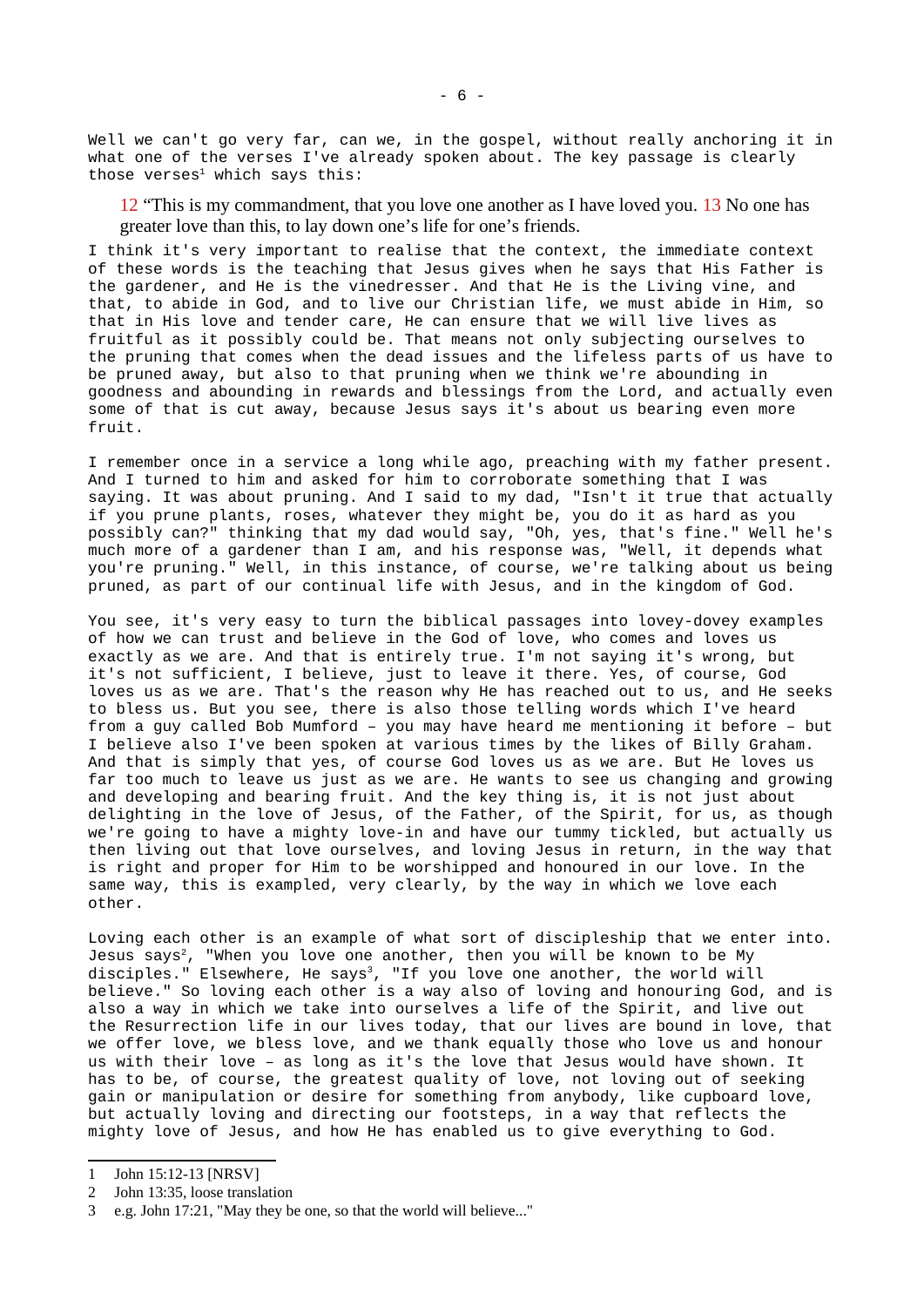You see, we could also reflect in the same sort of way about the way in which Jesus loves us, offering Himself upon the Cross. But you see Jesus also turns to us and says to us<sup>[4](#page-6-0)</sup>, "If anybody wants to be My disciple let him or her deny himself, take up his cross daily and follow Me." Francis Frangipane, an American evangelist, says the Cross is an instrument of torture that's designed to kill us. And that God and Satan want us dead for different reasons. Satan, to have us done away with and be lost forever; Jesus, so that He can change and separate us, and change us into the people He wants us to be, to make us better. It follows, clearly, that we are not being asked in that sense, to actually die upon a cross ourselves, though of course, some people are called to have their faith tested in that sort of way, but there was a primary call for us in giving our lives over and taking our own cross up is to live in love and to be the people God wants us to be, to live it out, to live the life of all that is right and good and true.

And in many senses we turn then to the epistle. We have the similar sorts of things: the way in which we show that we love God is to love each other and to love God. The way we show that is to delight and to fulfil His commandments<sup>[5](#page-6-1)</sup>, "To love one another as I have loved you." And so it goes on: the same message is repeated in the epistle. But there is a further step, to take that as well. As we read this evening, I asked Emma to read two further verses from where we were originally supposed to finish. And that was so that we could actually get a very clear perspective on something which I didn't think was quite clear enough if we would have ended at verse 6, because the writer of John's letter tells us that there are three witnesses to God's love and God's power. Let us just track those into how Jesus testified himself. The three witnesses are the blood, the water and the Spirit, though I fear I've probably not given those in the right order. I think it's Spirit, water, blood. Thank you, Emma, who is just off sight, for helping me with that.

- In the life of Jesus, we see clearly Jesus Himself dedicated Himself and offered Himself in the waters of baptism, when He went to John the Baptist, at the River Jordan.
- He is baptised, but then immediately filled with the Holy Spirit. And indeed, He lives the exemplary life of the Spirit from there on in. He is a man completely filled with the Holy Spirit, so the Holy Spirit bears testimony to Jesus as well.
- And finally, Jesus comes to the Cross and to His death, and therefore the blood of Jesus bears testimony to His work.

So we have the three witnesses of baptism, Cross, and the Holy Spirit.

So how do we fit that into this theme of living the life of the Spirit, living the life of the Resurrection, that I've been talking about? So let's just backtrack a little bit. There's a story in Mark's gospel<sup>[6](#page-6-2)</sup>, which is repeated in Matthew's gospel $^7$  $^7$ , which tells how in one instance, the disciples James and John come to Jesus and ask to sit in glory, one at the left, one at the right hand of Jesus, when he reigns in His Kingdom. The Matthean version has their mother asking that question for them, which I think is a real, but humorous piece, because isn't it just what a mother would want to do for their children: get them into the right places, the right influence and shape them up, but it's the Mark version I want to concentrate on. Because when Jesus has this request, He turns to James and John and He asks them this question: "Are you able to be baptised with the baptism that I am baptised with? Are you able to drink the cup that I will drink?" There's no answer to that. Because you see, to sit at the right- and the left-hand side, as Jesus explains, that Jesus in His Kingdom is not for Jesus to allocate. And it particularly rings true in Mark's gospel when the stories of the Resurrection are a little bit more enshrouded with fear and

<span id="page-6-1"></span>5 John 13:34, loose translation

<span id="page-6-3"></span>7 Matthew 20:20-28

<span id="page-6-0"></span><sup>4</sup> Mark 8:34, Matthew 16:24 or Luke 9:23, loose translation

<span id="page-6-2"></span><sup>6</sup> Mark 10:35-45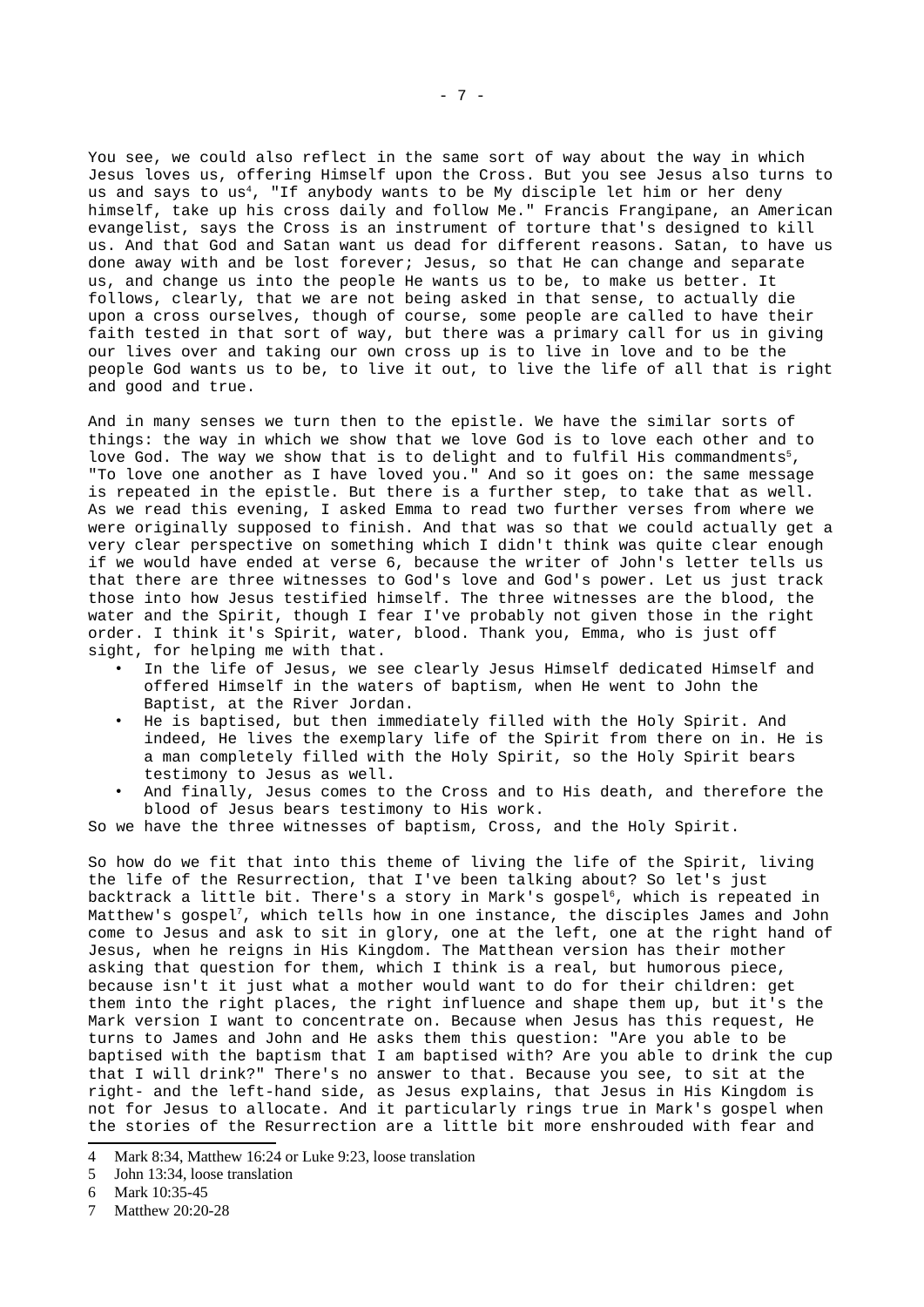wonder and worry of exactly what is going on. Because the true place where Jesus reigns in glory is from the Cross. And on the Cross, Jesus has on his left-hand side and right-hand side, two thieves, one of whom, Luke tells us, is a penitent one, and will share with Jesus in Paradise on the very day that Jesus Himself dies.

But going back to James and John, and their now rather uncertain response to what Jesus says, perhaps they perceive something of what Jesus has committed Himself to. So Jesus it is who continues. He says to James and John, "You will be baptised with the baptism with which I am baptised; you will drink the cup that I drink." This is the life of God's Holy Spirit that will produce this in James and John. It will produce it in a similar way in each of the other 11 disciples who remain true to Jesus, and indeed to the new twelfth disciple Matthias. We read about it in the Acts of the Apostles, of how those disciples, and many, many other people, begin to follow Jesus in the power of the Spirit and live the Resurrection life.

But you see, that Resurrection life is not all froth and joy and bubble and happiness, and being content with everything because you have the joys of the world on your hand. There is that other dimension of laying down lives for the Gospel and for the Kingdom, of living our lives for Him who has called us into life. So as, even in the lives of James and John and the other disciples, those three witnesses, the water, our baptism, their baptism, their own giving of life, though it may not be a cross (although apart from John all the disciples, all the apostles died a martyr's death) and the power of the Spirit, work within us. Those three witnesses are the witnesses that work, not only in Jesus, but in each of the apostles' lives. And Jesus calls us to allow those witnesses to bear testimony to our willingness to live the Resurrection life, that as we live that Resurrection life today, and engage with the Gospel calling, laying down ourselves to be servants of the King, it is in that way that we find that when our mortal death comes, that we don't have to ask for a place in Heaven, because actually, by living the Resurrection life here and now, we will actually have already entered Heaven, and we will have our reward according to those witnesses that have testified to us, and we shall be with the Lord forever.

So let us bind ourselves, gird ourselves and move forward. Let us desire to live today in the power of the Holy Spirit. Let us be witnesses to God's Kingdom and the work of Jesus, and let us in our lives demonstrate that those three witnesses, water, the blood and the Spirit, are true witnesses not just to Jesus and His work, but to our work also.

Amen.

#### <span id="page-7-0"></span>*Intercessions*

We turn now to pray, and so we shall hand over to Felicity.

[Felicity:] Let us pray. In the power of the Spirit, and in union with Christ, let us pray to the Father.

Loving Lord, we pray for your Church around the world, particularly in those places where Christians are persecuted. Give them strength and perseverance in the face of opposition. Bless the work of the Church in our own country, where it seems to be increasingly marginalised, and show us how we can be salt and light to those around us. We pray for our church leaders, our Archbishops, our bishops and Andrew and the team at St John's. As we make plans to move back into the church building, guide us all to make the right decisions, to keep everyone safe and make them feel welcome. Give us wisdom to see what needs to change and what needs to continue. Lord, in Your mercy,

*All* **hear our prayer.**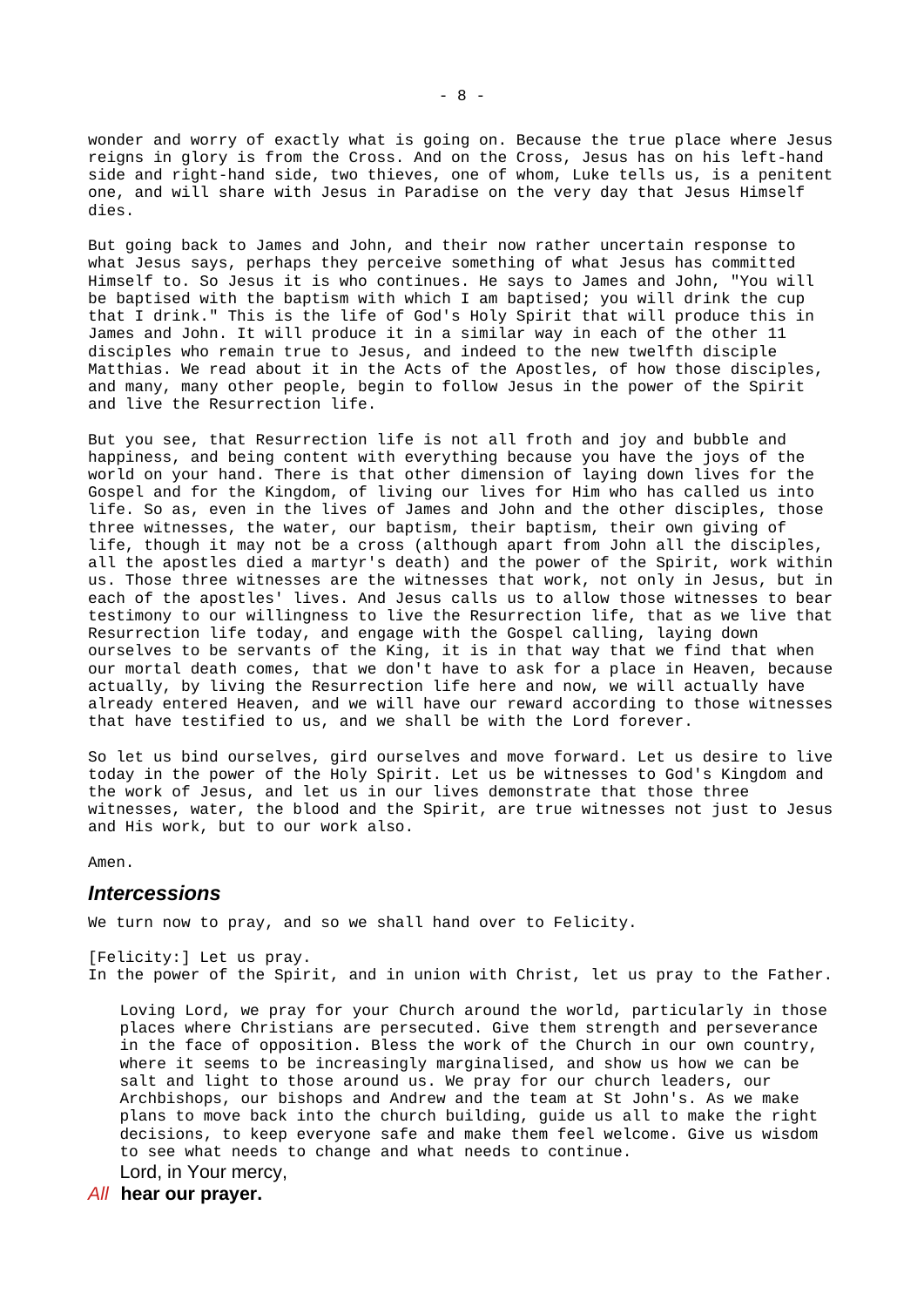Lord, we bring before you our world, your world, and ask for your forgiveness for the way we treat both the land and the people. We know that we have not cared for the Earth as we should. Show us how we can do our part to heal the planet and make better choices for the future. Show us too, when we do not respect others, and fill us with Your love to share with everyone we meet. In the words of Micah, may we do justly, love mercy, and walk humbly with You, our God.

Lord, in Your mercy,

#### *All* **hear our prayer.**

Lord, we pray for our local community. And we pray particularly for all those who have been elected to local office in these past few days. We pray, Lord, that you will be with them as they take up new roles and new responsibilities. And we pray too for those who are not re-elected, or those that stood for election but were not successful. Help them as they reevaluate what they do with their lives.

As things open up in our local town, we pray for safety, we pray for grace to be kind to one another, and we pray that we may welcome the chance to meet up with our friends and family.

# Lord, in Your mercy,

#### *All* **hear our prayer.**

And Lord, finally, we pray for those who are sick in body, mind or spirit. And we thank you, Lord, for the work of doctors and nurses and other medical staff and carers who work so hard. Lord, thank you for their dedication and their skill. We pray that you will bless all those that we care for.

And in a moment's quiet, we remember those we particularly want to pray for at this time.

Lord, in Your mercy, *All* **hear our prayer.**

Merciful Father,

*All* **accept these prayers for the sake of Your Son, our Saviour, Jesus Christ Amen.**

#### <span id="page-8-1"></span>*Collect for the Sixth Sunday in Easter*

God our redeemer, you have delivered us from the power of darkness and brought us into the kingdom of your Son: grant, that as by his death he has recalled us to life, so by his continual presence in us he may raise us to eternal joy; through Jesus Christ your Son our Lord, who is alive and reigns with you, in the unity of the Holy Spirit, one God, now and forever. **Amen**

#### <span id="page-8-0"></span>*The Lord's Prayer*

And gathering our prayers and praises into one, as our Saviour taught us, so we pray.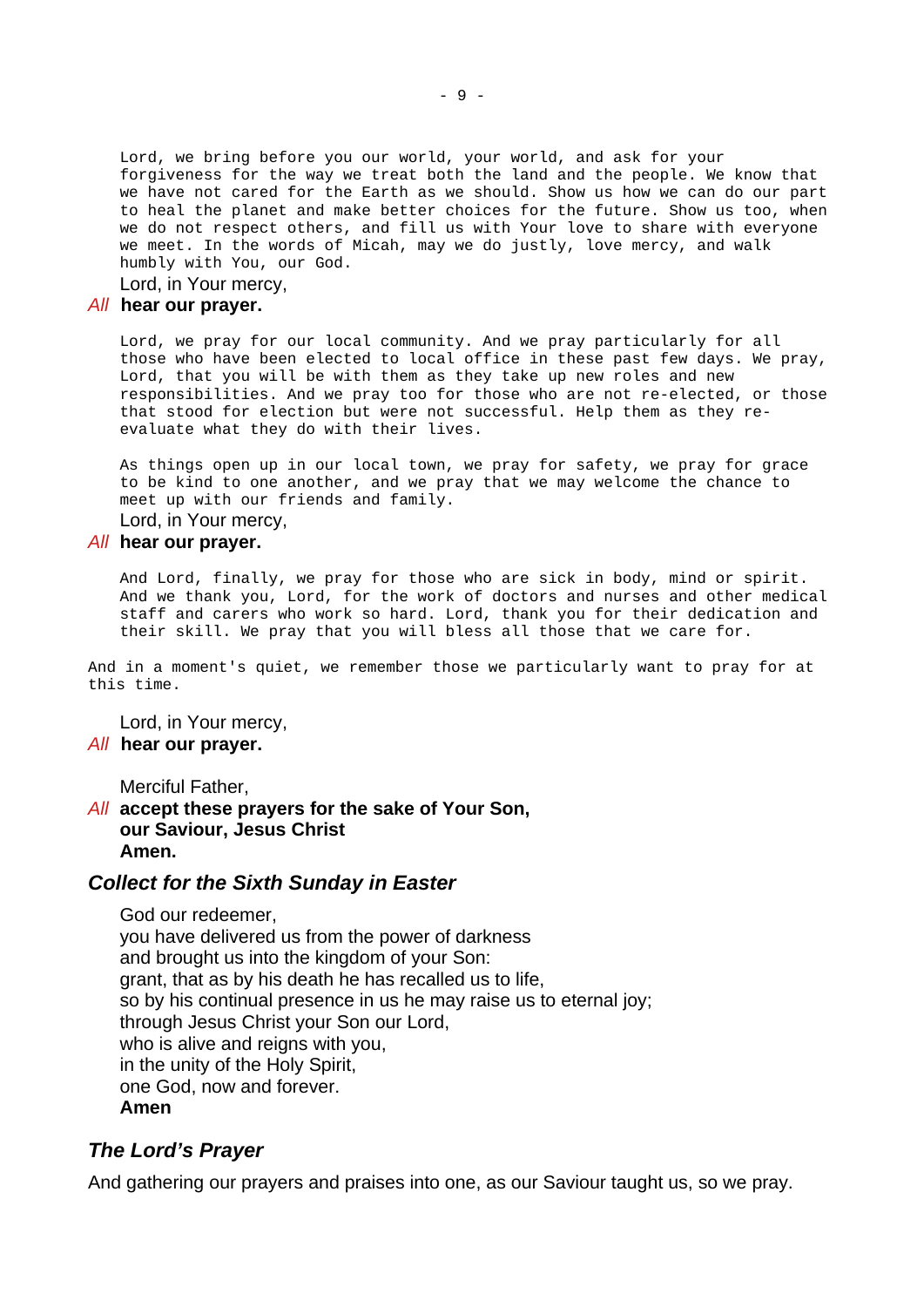*All* **Our Father in heaven, hallowed be your name,**

**your kingdom come, your will be done, on earth as in heaven. Give us today our daily bread.**

**Forgive us our sins as we forgive those who sin against us.**

**Lead us not into temptation but deliver us from evil.**

**For the kingdom, the power, and the glory are yours, now and for ever. Amen.**

### <span id="page-9-2"></span>*Thanks*

[Emma:] Thanks Felicity. Well, we're coming to the end of our service now so I just want to say a big thank you to everyone who's been involved in it: thanks, Rob, for preaching, and thanks, Felicity for her prayers, and also Steve for reading. And he probably won't thank me for saying this, but also Hamish, who's been our tech man tonight, and has done an extremely good job; so thank you, Hamish too. So, and thank you all for joining us and hope you've enjoyed our evening worship. So to finish off we're going to sing our final hymn, and it's *What a Faithful God.*

# <span id="page-9-1"></span>*3 rd Hymn: What a Faithful God*

1. Lord, I come before Your throne of grace; I find rest in Your presence, And fullness of joy In worship and wonder, I behold Your face, Singing what a faithful God have I.

*Chorus:*

What a faithful God have I, What a faithful God; What a faithful God have I, Faithful in every way.

2. Lord of mercy, You have heard my cry; Through the storm You're the beacon, My song in the night; In the shelter of Your wings Hear my heart's reply, Singing what a faithful God have I.

*Chorus*

3. Lord, all sovereign Granting peace from heaven, Let me comfort those who suffer With the comfort You have given; I will tell of Your great love For as long as I live, Singing what a faithful God have I.

*Chorus*

# <span id="page-9-0"></span>*Blessing*

[Rob:] So we conclude with a blessing.

The Lord bless us, and preserve us from all evil, and keep us in eternal life.

#### *All* **Amen.**

Let us bless the Lord.

#### *All* **Thanks be to God.**

Good night everybody, bless you. Amen.